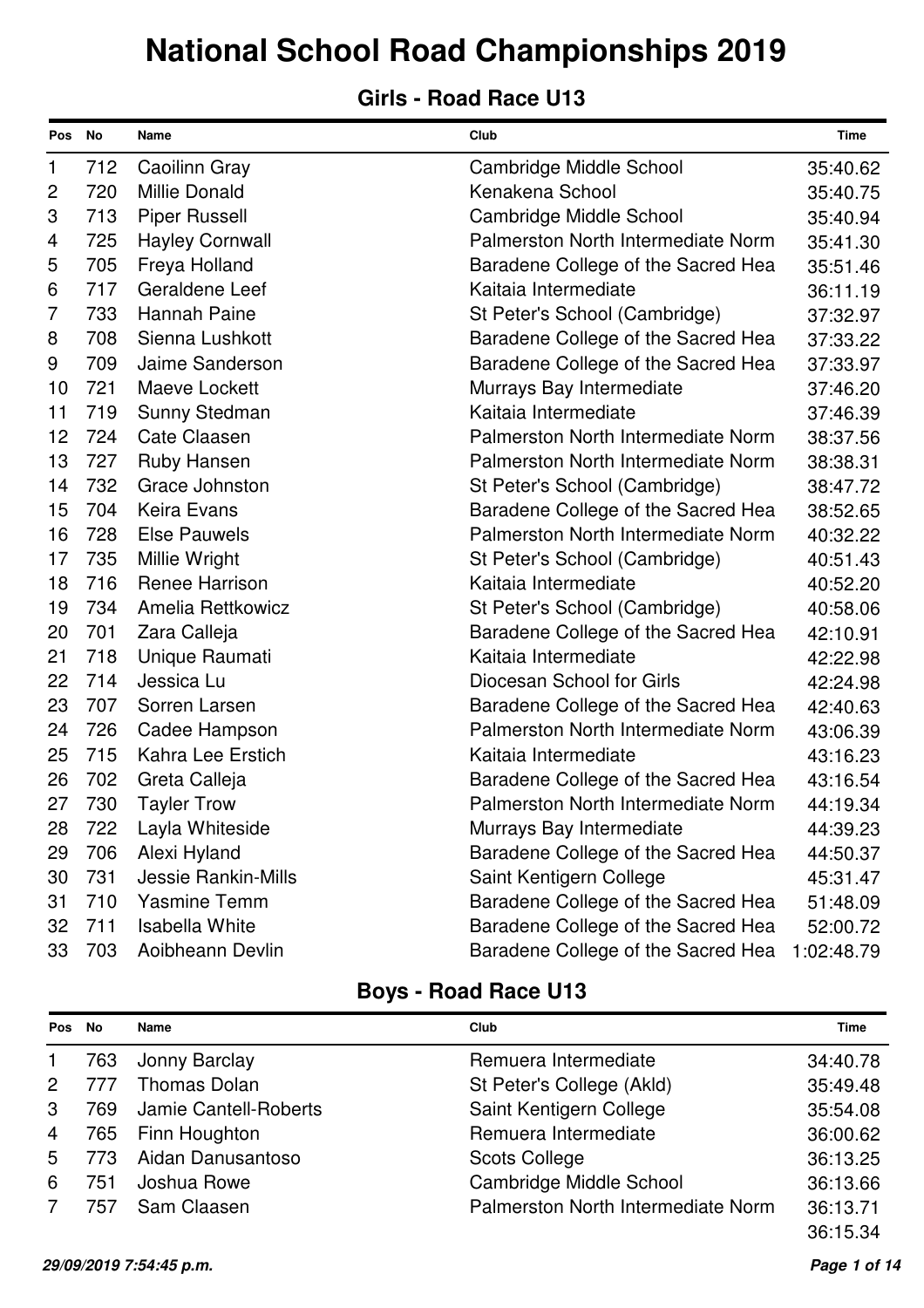### **Boys - Road Race U13**

| Pos No |     | <b>Name</b>                   | Club                                  | <b>Time</b> |
|--------|-----|-------------------------------|---------------------------------------|-------------|
| 8      | 766 | <b>Kyle Paris</b>             | Remuera Intermediate                  |             |
| 9      | 770 | Noah Johnson                  | Saint Kentigern College               | 37:01.69    |
| 10     | 764 | <b>Toby Browne</b>            | Remuera Intermediate                  | 37:06.22    |
| 11     | 779 | <b>Riley Sella</b>            | St Peter's College (Akld)             | 37:07.22    |
| 12     | 759 | <b>Charlie Hook</b>           | Palmerston North Intermediate Norm    | 37:11.95    |
| 13     | 768 | <b>Ethyn Brooks</b>           | Saint Kentigern College               | 37:12.70    |
| 14     | 754 | Liam Lloyd                    | Murrays Bay Intermediate              | 37:21.54    |
| 15     | 761 | Logan Mulcahy                 | Palmerston North Intermediate Norm    | 37:22.35    |
| 16     | 753 | <b>Henley Friend</b>          | Murrays Bay Intermediate              | 37:24.87    |
| 17     | 780 | <b>Jack Kearney</b>           | St Peter's College (Palmerston North) | 38:22.21    |
| 18     | 755 | Josh Wilson                   | Murrays Bay Intermediate              | 38:23.21    |
| 19     | 760 | Jacob Lean                    | Palmerston North Intermediate Norm    | 39:00.25    |
| 20     | 762 | Oscar Goodwin                 | Raumati Beach School                  | 39:12.13    |
| 21     | 767 | <b>Robert Turnbull</b>        | Remuera Intermediate                  | 39:46.27    |
| 22     | 758 | Caleb Hamblyn                 | Palmerston North Intermediate Norm    | 40:16.83    |
| 23     | 778 | Ciaran Farrell                | St Peter's College (Akld)             | 40:45.25    |
| 24     | 772 | <b>Nate Rankin-Mills</b>      | Saint Kentigern College               | 41:00.79    |
| 25     | 781 | Joshua Leamy-King             | St Peter's College (Palmerston North) | 41:01.27    |
| 26     | 776 | Aaron Dlima                   | St Peter's College (Akld)             | 42:30.22    |
| 27     | 774 | <b>Raphael Schiff-Abels</b>   | <b>Scots College</b>                  | 43:28.21    |
| 28     | 775 | <b>Nathanael Schiff-Abels</b> | <b>Scots College</b>                  | 43:35.40    |
| 29     | 782 | <b>Riley Leighton</b>         | <b>Whakarongo School</b>              | 43:50.81    |
| 30     | 752 | Jackson Broughan              | Monrad Intermediate School            | 43:53.23    |
|        | 756 | <b>Ryan Block</b>             | Palmerston North Intermediate Norm    | <b>DNF</b>  |

| <b>Pos</b>     | No  | Name                     | Club                               | Time     |
|----------------|-----|--------------------------|------------------------------------|----------|
| 1              | 612 | <b>Mackenzie Barnett</b> | Cambridge High School              | 37:15.09 |
| 2              | 606 | Sophia Hyland            | Baradene College of the Sacred Hea | 37:15.94 |
| 3              | 611 | <b>Emily Toomey</b>      | <b>Bluestone School</b>            | 37:16.03 |
| 4              | 621 | Lucy Mclean              | Palmerston North Intermediate Norm | 37:16.35 |
| 5              | 625 | <b>Esther Carr</b>       | Takapuna Grammar School            | 37:18.88 |
| 6              | 613 | Georgia Mitchell         | Cambridge High School              | 37:18.90 |
| $\overline{7}$ | 616 | Kylah Gunn               | Palmerston North Girls High School | 37:18.90 |
| 8              | 617 | Jessie Coxon             | Palmerston North Intermediate Norm | 37:18.97 |
| 9              | 620 | Olivia Kingston          | Palmerston North Intermediate Norm | 37:19.07 |
| 10             | 618 | <b>Brianna Gorrie</b>    | Palmerston North Intermediate Norm | 37:19.16 |
| 11             | 615 | Ava Maddison             | Epsom Girls Grammar School         | 37:21.05 |
| 12             | 624 | <b>Chelsea Nicholas</b>  | <b>Rosehill College</b>            | 37:22.07 |
| 13             | 627 | Natalie Wilson           | Takapuna Grammar School            | 37:22.94 |
| 14             | 609 | Jodie Blackwood          | <b>Belmont Intermediate</b>        | 37:26.41 |
| 15             | 601 | Pieta Campbell           | Baradene College of the Sacred Hea | 37:26.62 |
| 16             | 605 | <b>Isabelle Gibson</b>   | Baradene College of the Sacred Hea | 37:50.16 |
|                |     |                          |                                    | 37:55.93 |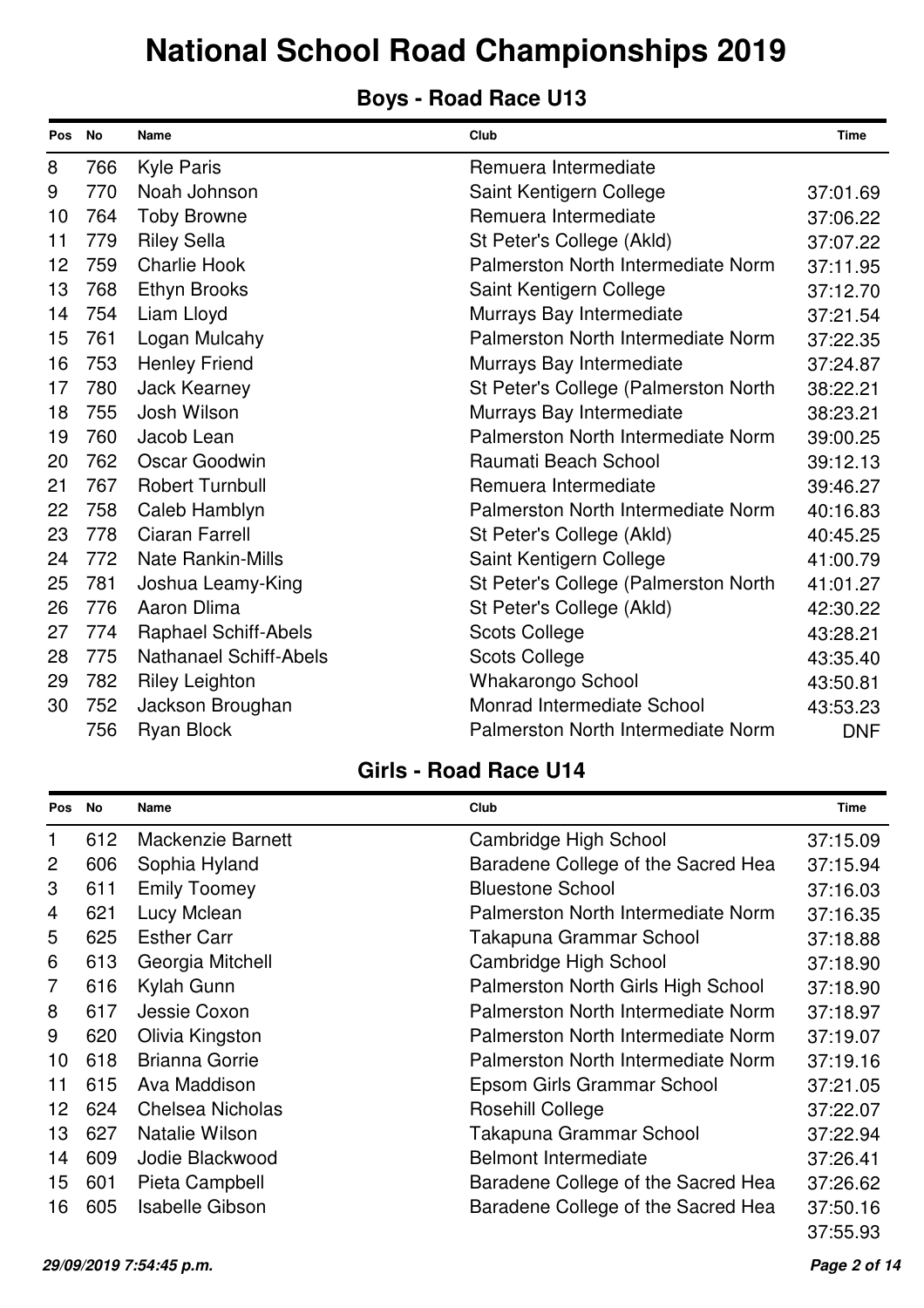#### **Girls - Road Race U14**

| <b>Pos</b> | No  | <b>Name</b>            | Club                               | <b>Time</b> |
|------------|-----|------------------------|------------------------------------|-------------|
| 17         | 610 | <b>Maisie Bower</b>    | <b>Belmont Intermediate</b>        |             |
| 18         | 629 | <b>Tylajane Reed</b>   | Baradene College of the Sacred Hea | 38:34.15    |
| 19         | 607 | Mia Palao              | Baradene College of the Sacred Hea | 38:46.22    |
| 20         | 619 | Tia Humphrey           | Palmerston North Intermediate Norm | 39:03.76    |
| 21         | 614 | <b>Lily Shanley</b>    | Diocesan School for Girls          | 39:04.20    |
| 22         | 608 | Somer Tong             | Baradene College of the Sacred Hea | 39:05.20    |
| 23         | 626 | Sophie Ochtman-Corfe   | Takapuna Grammar School            | 39:05.36    |
| 24         | 628 | Poppy Hobbs            | Wanganui Collegiate                | 39:06.83    |
| 25         | 622 | Alexandra Clark        | Remuera Intermediate               | 39:14.95    |
| 26         | 603 | Jess Crummy            | Baradene College of the Sacred Hea | 41:30.10    |
| 27         | 602 | <b>Bailee Courtney</b> | Baradene College of the Sacred Hea | 41:34.95    |
| 28         | 623 | Anita lese             | Remuera Intermediate               | 42:02.63    |
| 29         | 604 | Muireann Devlin        | Baradene College of the Sacred Hea | 45:26.21    |

| Pos No         |     | Name                       | Club                                  | <b>Time</b> |
|----------------|-----|----------------------------|---------------------------------------|-------------|
| 1              | 651 | <b>Nate Boness</b>         | <b>Auckland Grammar School</b>        | 30:09.36    |
| $\overline{c}$ | 657 | <b>Jack Whittall</b>       | Cambridge High School                 | 30:09.97    |
| 3              | 682 | <b>Frankie Wright</b>      | St Peter's School (Cambridge)         | 30:10.42    |
| 4              | 680 | <b>Kane Foster</b>         | St Peter's School (Cambridge)         | 30:10.64    |
| 5              | 656 | Noah Hollamby              | <b>Bluestone School</b>               | 30:10.83    |
| 6              | 653 | Daniel Morton              | <b>Auckland Grammar School</b>        | 30:12.86    |
| 7              | 652 | <b>Quinn Gardiner-Hall</b> | <b>Auckland Grammar School</b>        | 30:19.06    |
| 8              | 672 | Coen Anderson              | Saint Kentigern College               | 30:53.23    |
| 9              | 658 | <b>Alex Mcintyre</b>       | Christchurch Boys High School         | 31:23.98    |
| 10             | 665 | Ta Craw                    | Palmerston North Intermediate Norm    | 31:35.10    |
| 11             | 681 | Ryan Hansen                | St Peter's School (Cambridge)         | 32:44.74    |
| 12             | 660 | <b>Caleb Roberts</b>       | <b>Hadlow Preparatory School</b>      | 32:45.99    |
| 13             | 669 | Lucas Bhimy                | Rangeview Intermediate                | 32:46.11    |
| 14             | 686 | Zakariyya Rachmadi         | <b>Westlake Boys High School</b>      | 32:46.85    |
| 15             | 683 | <b>Jackson Fellowes</b>    | <b>Tararua College</b>                | 33:03.55    |
| 16             | 679 | Andy Richardson            | St Peter's College (Palmerston North) | 33:52.12    |
| 17             | 659 | Bevan Mcnaughton           | Christchurch Boys High School         | 34:08.49    |
| 18             | 663 | <b>Lucas Reed</b>          | Palmerston North Boys High School     | 34:27.59    |
| 19             | 671 | <b>Jack Norden</b>         | Sacred Heart College (Akld)           | 34:28.62    |
| 20             | 685 | Benjamin Mascarenhas       | Westlake Boys High School             | 34:36.26    |
| 21             | 673 | Joshua Gordon-Glassford    | Saint Kentigern College               | 34:38.73    |
| 22             | 654 | <b>Christian Scarlett</b>  | <b>Auckland Grammar School</b>        | 34:43.57    |
| 23             | 674 | Nico Jancys                | Saint Kentigern College               | 35:10.91    |
| 24             | 668 | <b>Alex Willis</b>         | Palmerston North Intermediate Norm    | 35:31.12    |
| 25             | 670 | Alex Foden                 | Raroa Normal Intermediate             | 35:32.15    |
| 26             | 675 | <b>Benjamin Stewart</b>    | Saint Kentigern College               | 35:32.76    |
| 27             | 655 | <b>Daniel Mcclune</b>      | <b>Belmont Intermediate</b>           | 36:55.49    |
|                |     |                            |                                       | 38:09.36    |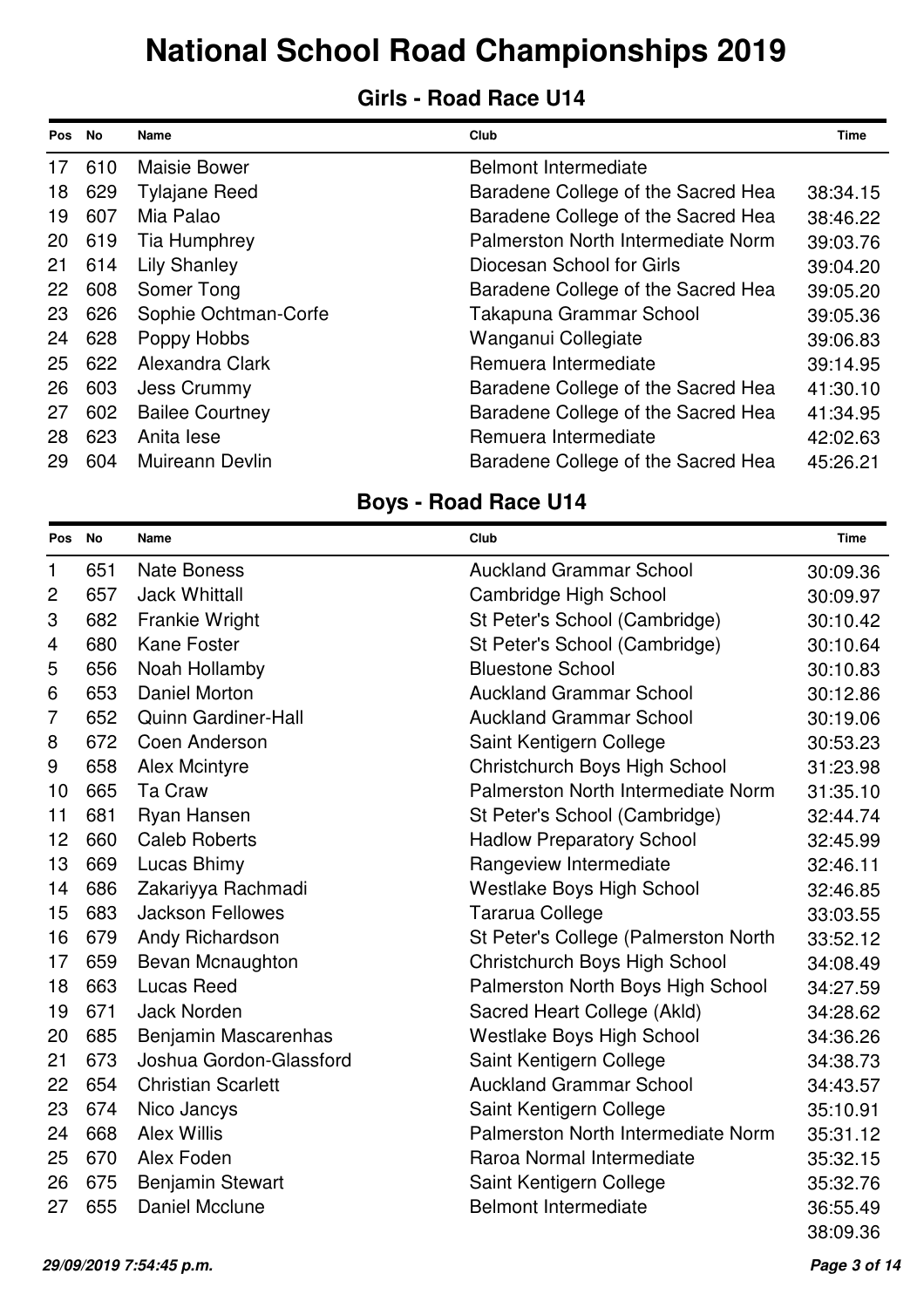### **Boys - Road Race U14**

| <b>Pos</b> | No     | Name                  | Club                               | Time       |
|------------|--------|-----------------------|------------------------------------|------------|
| 28         | 662    | Nathan Hattingh       | Pakuranga College                  |            |
| 29         | 677    | Brogan Boyd           | St Peter's College (Akld)          | 38:33.37   |
| 30         | 678    | Sean Collins-Stewart  | St Peter's College (Akld)          | 39:01.25   |
| -31        | 664    | <b>Ollie Coombes</b>  | Palmerston North Intermediate Norm | 39:41.30   |
|            | 32 676 | Lewis Tompkin         | <b>Scots College</b>               | 41:19.24   |
| 33         | 687    | <b>Campbell Appel</b> | Hamilton Christian School          | 41:20.00   |
| 34         | 688    | Jackson Dwyer         | St Pauls Collegiate (Ham)          | 41:21.88   |
|            | 666    | <b>Harrison Craw</b>  | Palmerston North Intermediate Norm | <b>DNF</b> |
|            | 667    | Zachary Lee           | Palmerston North Intermediate Norm | <b>DNF</b> |

| Pos No         |     | Name                     | Club                               | Time     |
|----------------|-----|--------------------------|------------------------------------|----------|
| 1              | 481 | <b>Ruby Spring</b>       | Saint Kentigern College            | 31:52.47 |
| $\mathbf{2}$   | 458 | Seana Gray               | Cambridge High School              | 31:53.22 |
| 3              | 465 | Tegan Feringa            | Epsom Girls Grammar School         | 32:35.91 |
| 4              | 474 | <b>Holly Mcinnes</b>     | Palmerston North Girls High School | 32:36.23 |
| 5              | 451 | Emma Blackmore           | Baradene College of the Sacred Hea | 32:36.74 |
| 6              | 483 | <b>Brooke Leonard</b>    | Takapuna Grammar School            | 32:36.85 |
| $\overline{7}$ | 463 | Maia Barclay             | Epsom Girls Grammar School         | 32:37.23 |
| 8              | 454 | <b>Bonnie Rattray</b>    | Baradene College of the Sacred Hea | 32:37.48 |
| 9              | 459 | Jessica Finnegan         | Diocesan School for Girls          | 32:37.51 |
| 10             | 472 | Florence Mcnabb          | Nelson College For Girls'          | 32:37.55 |
| 11             | 480 | Olivia Rooney            | Saint Kentigern College            | 32:37.70 |
| 12             | 478 | <b>Isabele Bannister</b> | Saint Kentigern College            | 32:40.64 |
| 13             | 477 | Sarah Wade               | Palmerston North Girls High School | 34:16.11 |
| 14             | 460 | <b>Isobel Fletcher</b>   | Diocesan School for Girls          | 34:18.30 |
| 15             | 470 | Georgie Simpson          | <b>Feilding High School</b>        | 34:22.23 |
| 16             | 453 | <b>River Miln</b>        | Baradene College of the Sacred Hea | 34:25.34 |
| 17             | 482 | <b>Jess Carswell</b>     | St Peter's School (Cambridge)      | 34:25.84 |
| 18             | 485 | <b>Emerson Wright</b>    | <b>Waikato Diocesan School</b>     | 34:26.66 |
| 19             | 476 | Hannah Parry             | Palmerston North Girls High School | 34:27.61 |
| 20             | 484 | <b>Phoebe Morrison</b>   | Takapuna Grammar School            | 35:07.11 |
| 21             | 462 | Ella Kerr                | Diocesan School for Girls          | 35:29.11 |
| 22             | 455 | <b>Emily Shaw</b>        | Baradene College of the Sacred Hea | 35:30.20 |
| 23             | 469 | Lucy Evans               | <b>Feilding High School</b>        | 35:33.30 |
| 24             | 466 | Georgia Herrell          | Epsom Girls Grammar School         | 35:34.11 |
| 25             | 473 | Jessica Lloyd            | Palmerston North Girls High School | 35:55.87 |
| 26             | 479 | <b>Eden Clark</b>        | Saint Kentigern College            | 35:56.87 |
| 27             | 461 | Sophia Hay               | Diocesan School for Girls          | 35:57.79 |
| 28             | 475 | Jorja Nicolson           | Palmerston North Girls High School | 36:00.11 |
| 29             | 464 | Zoe Broad                | Epsom Girls Grammar School         | 37:03.91 |
| 30             | 457 | Zoe Temm                 | Baradene College of the Sacred Hea | 39:49.98 |
| 31             | 467 | Abigail Ruddenklau       | Epsom Girls Grammar School         | 39:59.91 |
|                |     |                          |                                    | 45:28.88 |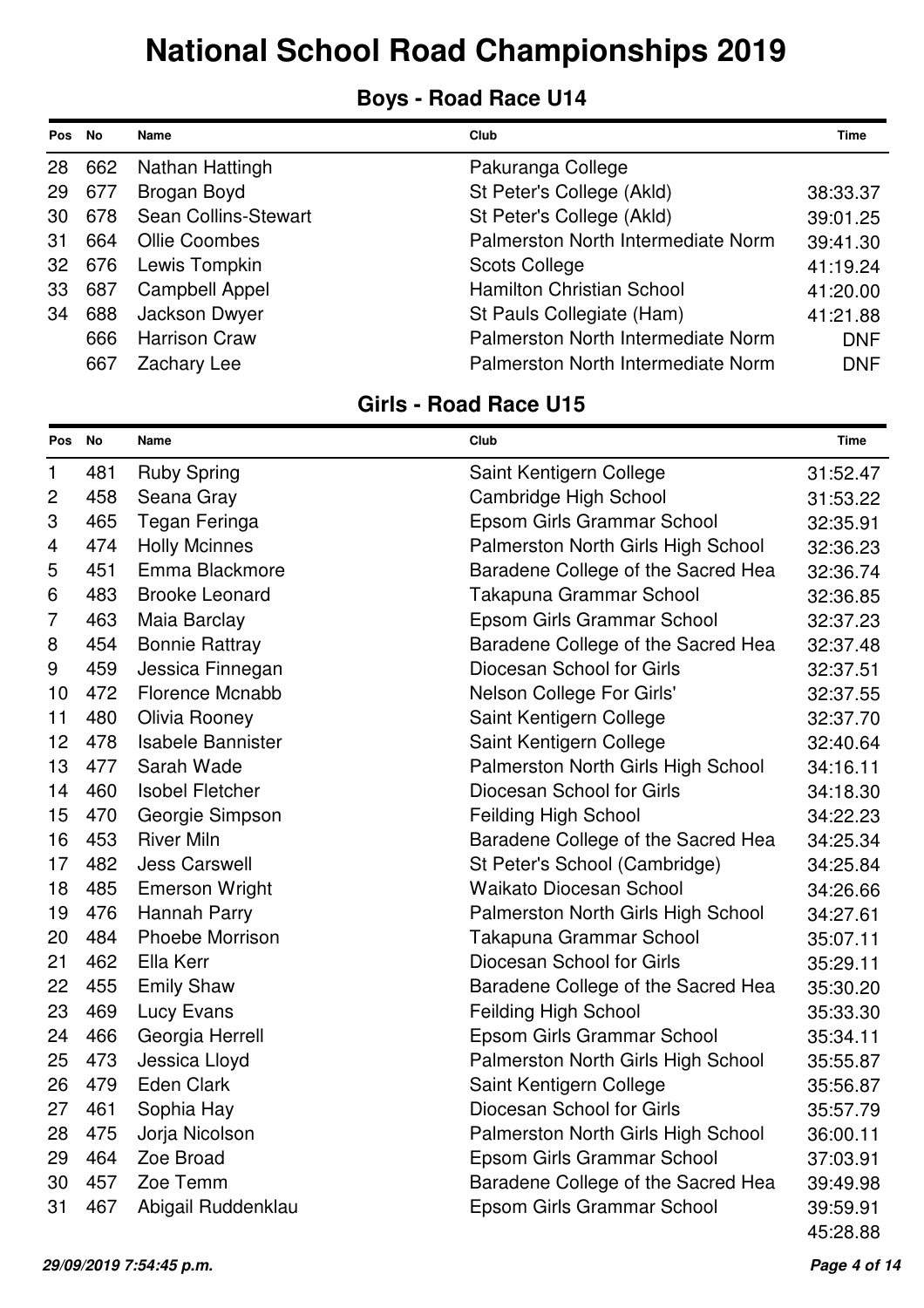### **Girls - Road Race U15**

| Pos No |     | Name                  | Club                       | Time       |
|--------|-----|-----------------------|----------------------------|------------|
|        |     | 32 468 Gabriella Rush | Epsom Girls Grammar School |            |
|        | 471 | Daileey Halatau       | Kaitaia College            | <b>DNF</b> |

| Pos No         |     | Name                     | Club                                  | Time     |
|----------------|-----|--------------------------|---------------------------------------|----------|
| $\mathbf{1}$   | 549 | <b>Hamish Banks</b>      | St Peter's School (Cambridge)         | 31:04.38 |
| $\overline{c}$ | 512 | Maui Morrison            | Cambridge High School                 | 31:04.57 |
| 3              | 534 | <b>Nick Rush</b>         | <b>Rolleston College</b>              | 31:04.72 |
| 4              | 541 | <b>Elliot Robertson</b>  | <b>Scots College</b>                  | 31:04.95 |
| 5              | 525 | <b>Wilson Hannon</b>     | Palmerston North Boys High School     | 31:05.34 |
| 6              | 545 | Max Preece               | St Peter's College (Akld)             | 31:06.18 |
| $\overline{7}$ | 521 | Finn Wilson              | <b>Macleans College</b>               | 31:06.22 |
| 8              | 559 | Jack Lloyd               | <b>Westlake Boys High School</b>      | 31:06.41 |
| 9              | 554 | James De Hair            | <b>Wellington College</b>             | 31:07.02 |
| 10             | 518 | Nikau Pritchard-Scouller | Hamilton Boys High School             | 31:07.03 |
| 11             | 529 | Josh Mulcahy             | Palmerston North Boys High School     | 31:07.21 |
| 12             | 511 | Louis Grimshaw           | Cambridge High School                 | 31:07.35 |
| 13             | 550 | <b>Paul Rettkowicz</b>   | St Peter's School (Cambridge)         | 31:07.43 |
| 14             | 531 | <b>Ben Petch</b>         | Palmerston North Boys High School     | 31:07.96 |
| 15             | 514 | Charlie Hegan            | Christchurch Boys High School         | 31:08.69 |
| 16             | 548 | <b>Tyler Mumby</b>       | St Peter's College (Palmerston North) | 31:10.88 |
| 17             | 507 | <b>Austin Norwell</b>    | <b>Auckland Grammar School</b>        | 31:10.89 |
| 18             | 551 | <b>Nathan Erskine</b>    | Takapuna Grammar School               | 31:10.90 |
| 19             | 547 | Lochlan Foote            | St Peter's College (Palmerston North) | 31:10.91 |
| 20             | 517 | <b>Reuben Fraser</b>     | Hamilton Boys High School             | 31:10.92 |
| 21             | 505 | <b>Zachary Heyes</b>     | <b>Auckland Grammar School</b>        | 31:10.93 |
| 22             | 552 | Hugo Johnson             | Takapuna Grammar School               | 31:10.94 |
| 23             | 508 | Levi Williams            | <b>Auckland Grammar School</b>        | 31:11.12 |
| 24             | 504 | Luke Hair                | <b>Auckland Grammar School</b>        | 31:11.15 |
| 25             | 533 | Sam Wade                 | Palmerston North Boys High School     | 31:11.71 |
| 26             | 528 | Lachlan Jones            | Palmerston North Boys High School     | 31:56.96 |
| 27             | 539 | Harry Hannan             | Saint Kentigern College               | 31:57.39 |
| 28             | 536 | Leon O'brien             | Sacred Heart College (Akld)           | 31:58.34 |
| 29             | 560 | <b>Jack Lockett</b>      | Westlake Boys High School             | 32:03.78 |
| 30             | 503 | Justin Chan              | <b>Auckland Grammar School</b>        | 32:08.14 |
| 31             | 553 | Michael Young            | Takapuna Grammar School               | 32:08.56 |
| 32             | 538 | Callum Cruickshank       | Saint Kentigern College               | 32:50.85 |
| 33             | 537 | <b>Connor Te Rito</b>    | Sacred Heart College (Akld)           | 32:53.55 |
| 34             | 543 | <b>William Howcroft</b>  | St Peter's College (Akld)             | 32:54.47 |
| 35             | 556 | Alex Buckle              | Westlake Boys High School             | 32:54.71 |
| 36             | 535 | <b>Fletcher Hilton</b>   | Sacred Heart College (Akld)           | 32:54.78 |
| 37             | 564 | <b>Samuel Mullin</b>     | St Peter's College (Palmerston North) | 32:55.71 |
| 38             | 524 | Fergus Doolan            | Palmerston North Boys High School     | 32:55.91 |
|                |     |                          |                                       | 33:23.09 |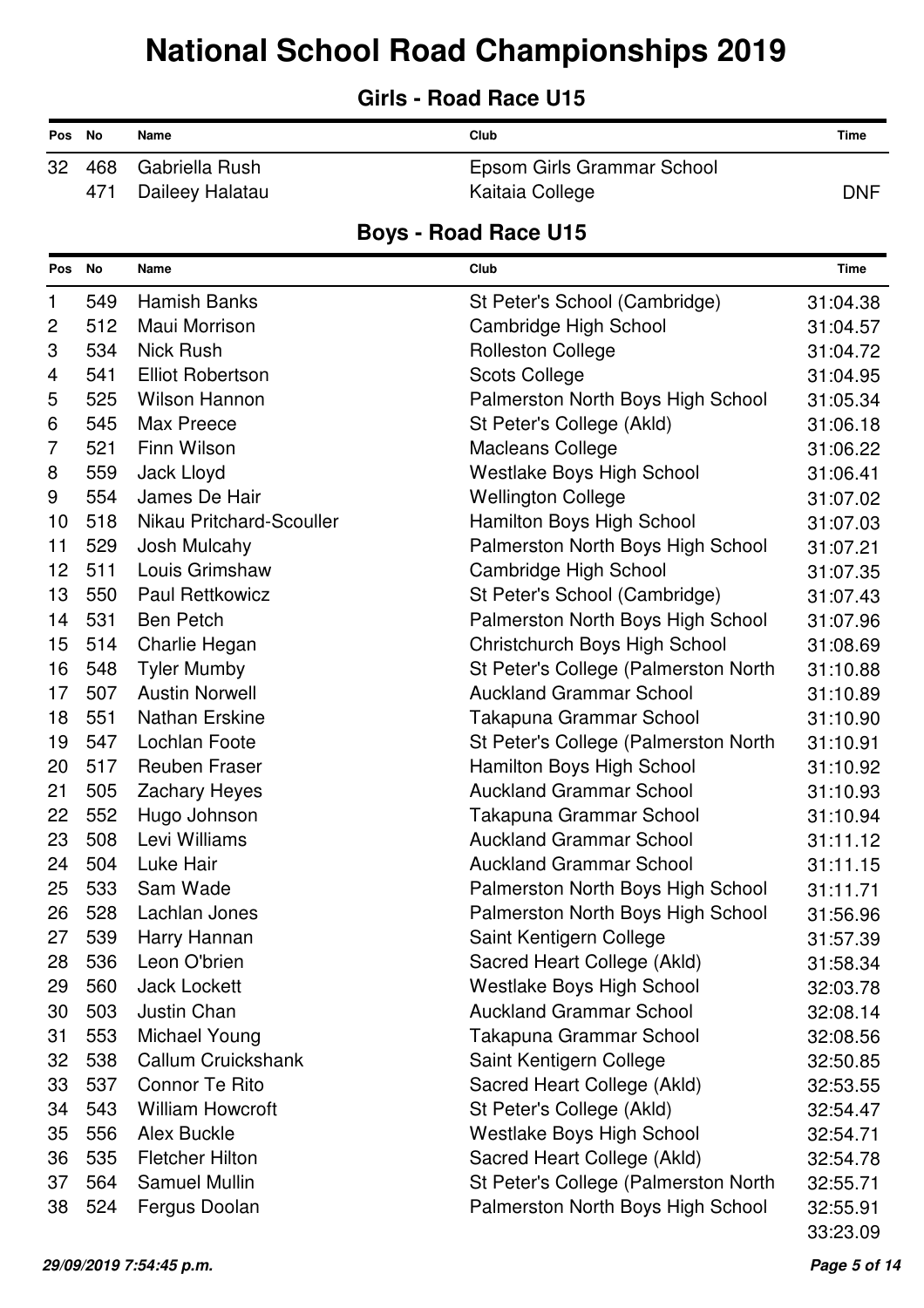### **Boys - Road Race U15**

| Pos No |     | <b>Name</b>              | Club                              | <b>Time</b> |
|--------|-----|--------------------------|-----------------------------------|-------------|
| 39     | 515 | <b>Thomas Audeau</b>     | <b>Christ's College</b>           |             |
| 40     | 532 | Jake Rayner              | Palmerston North Boys High School | 33:25.35    |
| 41     | 519 | Tani Henwood             | King's College                    | 33:25.71    |
| 42     | 520 | Kyle Chen                | <b>Macleans College</b>           | 33:28.12    |
| 43     | 509 | Peyton Yakas             | <b>Auckland Grammar School</b>    | 33:32.21    |
| 44     | 502 | <b>Dexter Cameron</b>    | <b>Auckland Grammar School</b>    | 33:32.38    |
| 45     | 506 | <b>Carter Leckie</b>     | <b>Auckland Grammar School</b>    | 33:32.58    |
| 46     | 555 | Campbell Bain            | <b>Westlake Boys High School</b>  | 33:47.46    |
| 47     | 530 | Jospeh Nikau             | Palmerston North Boys High School | 34:18.37    |
| 48     | 527 | Levi Humphrey            | Palmerston North Boys High School | 34:43.86    |
| 49     | 510 | Jacob D'ath              | Cambridge High School             | 34:44.23    |
| 50     | 526 | <b>Zachary Hintz</b>     | Palmerston North Boys High School | 34:44.67    |
| 51     | 558 | Sam Lavelle              | <b>Westlake Boys High School</b>  | 34:53.60    |
| 52     | 815 | <b>Anthony Gault</b>     | Saint Kentigern College           | 35:55.97    |
| 53     | 546 | <b>Jack Simpkins</b>     | St Peter's College (Akld)         | 35:56.62    |
| 54     | 557 | Joshua Doherty           | <b>Westlake Boys High School</b>  | 36:09.62    |
| 55     | 523 | <b>Seth Cousins</b>      | Palmerston North Boys High School | 38:10.47    |
| 56     | 540 | <b>Matthew Mcdermott</b> | <b>Scots College</b>              | 38:20.52    |
| 57     | 501 | Aidan Alexander          | <b>Westlake Boys High School</b>  | 38:38.10    |
| 58     | 516 | George Lee               | Glendowie College                 | 39:04.73    |
| 59     | 562 | <b>Jack Overweel</b>     | Whanganui High School             | 39:11.49    |
| 60     | 522 | Aidan Laloli             | Pakuranga College                 | 41:13.29    |
| 61     | 542 | <b>Benjamin Chambers</b> | Selwyn College                    | 43:31.24    |
|        | 544 | Dylan Marshall           | St Peter's College (Akld)         | <b>DNF</b>  |

| <b>Pos</b>     | <b>No</b> | Name                | Club                                  | <b>Time</b> |
|----------------|-----------|---------------------|---------------------------------------|-------------|
| 1              | 316       | <b>Bee Townsend</b> | Epsom Girls Grammar School            | 1:03:30.66  |
| 2              | 306       | Lydia Stevens       | Baradene College of the Sacred Hea    | 1:03:30.78  |
| 3              | 305       | Ella Morton         | Baradene College of the Sacred Hea    | 1:03:30.85  |
| $\overline{4}$ | 309       | <b>Amye Kellow</b>  | <b>Christchurch Girls High School</b> | 1:03:31.05  |
| 5              | 322       | Bella Ives          | Palmerston North Girls High School    | 1:03:31.67  |
| 6              | 303       | Alice Hopkinson     | Baradene College of the Sacred Hea    | 1:03:31.68  |
| $\overline{7}$ | 314       | Ally Gothard        | Epsom Girls Grammar School            | 1:03:32.49  |
| 8              | 313       | Georgina Christie   | Epsom Girls Grammar School            | 1:03:33.11  |
| 9              | 310       | Arabella Tuck       | Diocesan School for Girls             | 1:03:35.65  |
| 10             | 340       | Zoe Perry           | <b>Wellington East Girls' College</b> | 1:03:35.66  |
| 11             | 328       | Sophie Spencer      | Saint Kentigern College               | 1:03:35.78  |
| 12             | 331       | Sophie De Vries     | St Peter's School (Cambridge)         | 1:07:31.72  |
| 13             | 332       | Lizzie Chapman      | Takapuna Grammar School               | 1:08:30.38  |
| 14             | 343       | Amy Humpherson      | <b>Whakatane High School</b>          | 1:08:31.29  |
| 15             | 323       | Bella-Rose Lloyd    | Palmerston North Girls High School    | 1:08:31.74  |
| 16             | 335       | Samantha Walker     | Villa Maria College                   | 1:09:43.33  |
|                |           |                     |                                       | 1:09:43.94  |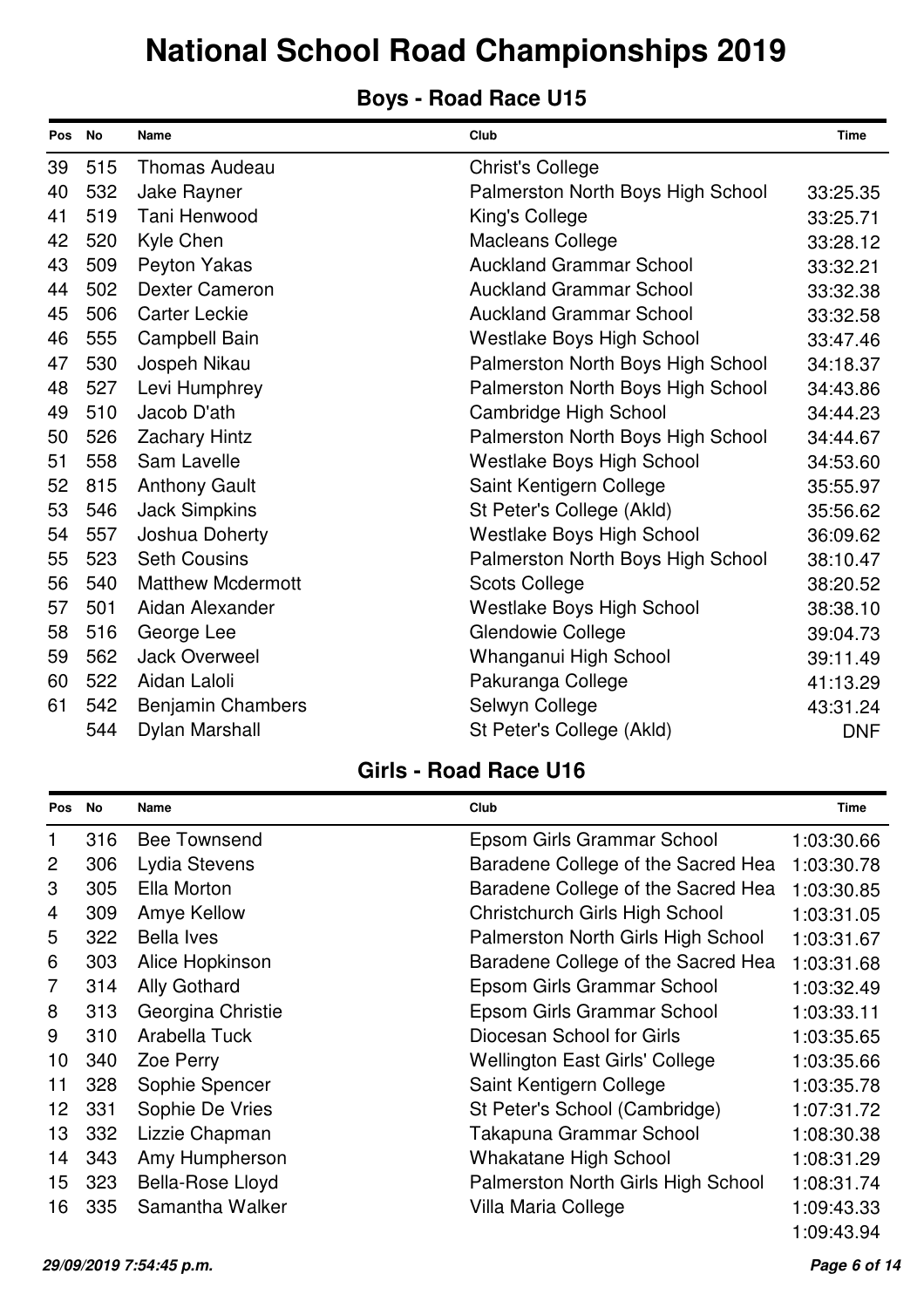### **Girls - Road Race U16**

| Pos No |     | <b>Name</b>             | Club                               | <b>Time</b> |
|--------|-----|-------------------------|------------------------------------|-------------|
| 17     | 324 | Ellie O'brien           | Palmerston North Girls High School |             |
| 18     | 311 | <b>Caitlin Bell</b>     | Epsom Girls Grammar School         | 1:09:49.17  |
| 19     | 302 | Niamh Evans             | Baradene College of the Sacred Hea | 1:09:49.18  |
| 20     | 318 | Erin Walshe             | Glendowie College                  | 1:09:53.22  |
| 21     | 339 | <b>Charlotte Brown</b>  | <b>Waitakere College</b>           | 1:09:56.65  |
| 22     | 329 | <b>Kate Waters</b>      | <b>St Cuthbert's College</b>       | 1:09:57.01  |
| 23     | 330 | <b>Lily Cawood</b>      | St Peter's School (Cambridge)      | 1:12:14.99  |
| 24     | 338 | Kate Lumsden            | <b>Waikato Diocesan School</b>     | 1:13:10.55  |
| 25     | 327 | Eva Melhuish            | Saint Kentigern College            | 1:13:35.55  |
| 26     | 301 | <b>Charlotte Ellis</b>  | Baradene College of the Sacred Hea | 1:15:07.98  |
| 27     | 325 | Finn Bilsborough        | Saint Kentigern College            | 1:15:08.50  |
| 28     | 341 | Gemma Carter            | Baradene College of the Sacred Hea | 1:15:08.80  |
| 29     | 304 | Eleanor Inwood          | Baradene College of the Sacred Hea | 1:15:09.71  |
| 30     | 319 | Anastasia Makogon       | King's College                     | 1:15:09.74  |
| 31     | 312 | <b>Isla Burton</b>      | Epsom Girls Grammar School         | 1:16:57.79  |
| 32     | 337 | <b>Emily Gilchrist</b>  | Waikato Diocesan School            | 1:18:32.95  |
| 33     | 326 | Sophie Ellet            | Saint Kentigern College            | 1:18:34.05  |
| 34     | 308 | Hannah Mudgway          | Cambridge High School              | 1:18:36.94  |
| 35     | 342 | Sadie Walker            | St Peter's School (Cambridge)      | 1:18:40.42  |
| 36     | 315 | <b>Caroline Taillie</b> | Epsom Girls Grammar School         | 1:20:55.73  |
| 37     | 321 | Millie Wright           | New Plymouth Girls' High School    | 1:22:23.52  |
|        | 320 | Rachel Yu               | <b>Macleans College</b>            | <b>DNF</b>  |

### **Boys - Road Race U16 - A Grade**

| Pos             | No  | Name                    | Club                             | <b>Time</b> |
|-----------------|-----|-------------------------|----------------------------------|-------------|
| $\mathbf{1}$    | 376 | Jaxson Whyte            | Roncalli College                 | 58:03.15    |
| $\overline{2}$  | 395 | Lewis Bower             | <b>Westlake Boys High School</b> | 58:03.25    |
| 3               | 370 | Oli Fisher              | King's College                   | 58:03.26    |
| 4               | 388 | <b>August Elworthy</b>  | Takapuna Grammar School          | 58:03.50    |
| 5               | 360 | <b>Matt Davis</b>       | Cambridge High School            | 58:03.55    |
| 6               | 377 | <b>Redmond Connolly</b> | Sacred Heart College (Akld)      | 58:03.56    |
| 7               | 364 | D'arcy Sanders          | Christchurch Boys High School    | 58:03.57    |
| 8               | 361 | <b>Jaxson Russell</b>   | Cambridge High School            | 58:03.68    |
| 9               | 372 | Tom Stephenson          | King's College                   | 58:03.71    |
| 10              | 383 | George Tompkin          | <b>Scots College</b>             | 58:03.75    |
| 11              | 357 | Jack Gillingham         | <b>Bethlehem College</b>         | 58:03.94    |
| 12 <sup>2</sup> | 358 | <b>Blake Bailey</b>     | Cambridge High School            | 58:04.33    |
| 13              | 355 | <b>Edward Pawson</b>    | <b>Auckland Grammar School</b>   | 58:04.57    |
| 14              | 374 | <b>Rubin Whiteley</b>   | <b>Macleans College</b>          | 58:04.77    |
| 15              | 394 | Luke Blackwood          | <b>Westlake Boys High School</b> | 58:05.40    |
| 16              | 391 | <b>Alex Skilton</b>     | Takapuna Grammar School          | 58:05.58    |
| 17              | 380 | <b>Hunter Donley</b>    | Saint Kentigern College          | 58:05.82    |
| 18              | 385 | Lewis Johnston          | St Peter's School (Cambridge)    | 58:06.17    |
|                 |     |                         |                                  | 58:06.18    |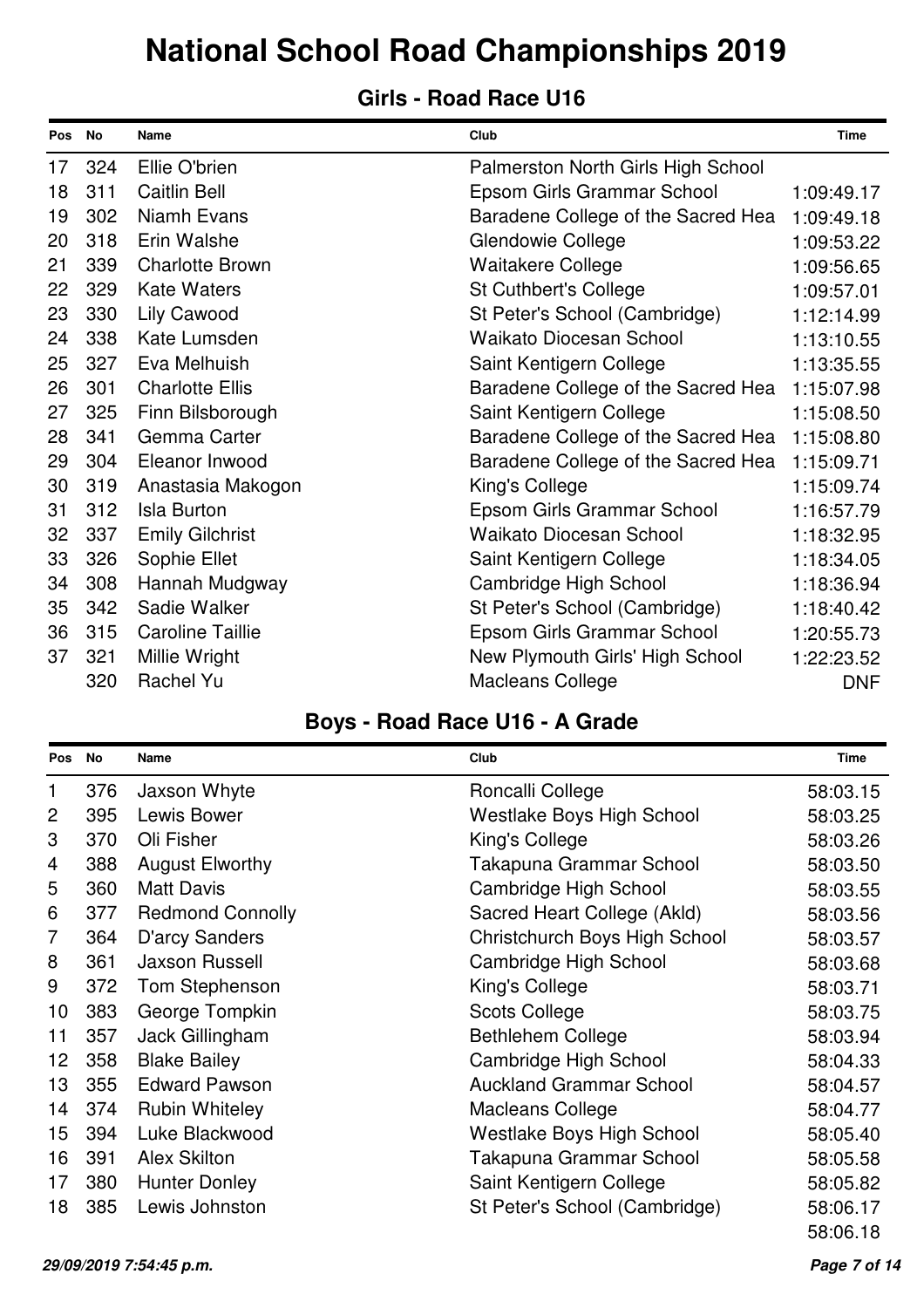### **Boys - Road Race U16 - A Grade**

| Pos | No  | <b>Name</b>                 | Club                              | <b>Time</b> |
|-----|-----|-----------------------------|-----------------------------------|-------------|
| 19  | 369 | <b>Toby Evans</b>           | Havelock North High School        |             |
| 20  | 356 | <b>Olano Scarlett</b>       | <b>Auckland Grammar School</b>    | 58:06.50    |
| 21  | 359 | <b>Hunter Brodie-Lees</b>   | <b>Cambridge High School</b>      | 58:07.89    |
| 22  | 390 | James Ochtman-Corfe         | Takapuna Grammar School           | 58:08.01    |
| 23  | 368 | Kallum Mardon               | Hamilton Boys High School         | 58:11.14    |
| 24  | 375 | Chenuka Rajapakse           | Palmerston North Boys High School | 58:30.92    |
| 25  | 353 | <b>Thomas Murray</b>        | <b>Auckland Grammar School</b>    | 59:14.76    |
| 26  | 397 | <b>Jack Tiplady</b>         | Westlake Boys High School         | 59:14.76    |
| 27  | 384 | <b>Ben Macsweeney</b>       | Selwyn College                    | 1:00:48.40  |
| 28  | 365 | <b>Tunnicliffe Riley</b>    | Feilding High School              | 1:03:40.87  |
| 29  | 392 | Ryan Wood                   | Takapuna Grammar School           | 1:03:44.68  |
| 30  | 352 | <b>Felix Maddison</b>       | <b>Auckland Grammar School</b>    | 1:03:45.83  |
| 31  | 379 | <b>Thomas Clark</b>         | Saint Kentigern College           | 1:04:02.83  |
| 32  | 398 | Oscar Woolner-Piacun        | Westlake Boys High School         | 1:05:00.72  |
| 33  | 389 | Jackson Harvey              | Takapuna Grammar School           | 1:05:01.19  |
| 34  | 399 | <b>Adam Swney</b>           | Te Awamutu College                | 1:05:01.46  |
| 35  | 382 | Nicholas Parkman            | Saint Kentigern College           | 1:05:01.73  |
| 36  | 396 | Dan Davis                   | <b>Westlake Boys High School</b>  | 1:05:05.94  |
| 37  | 362 | Lewis Davidson              | Christchurch Boys High School     | 1:11:31.42  |
| 38  | 373 | <b>Gareth Lewis</b>         | <b>Macleans College</b>           | 1:15:51.89  |
|     | 366 | <b>Oliver Duncan</b>        | Hamilton Boys High School         | <b>DNF</b>  |
|     | 367 | <b>Jared Mann</b>           | Hamilton Boys High School         | <b>DNF</b>  |
|     | 354 | Archie Nightingale          | <b>Auckland Grammar School</b>    | <b>DNF</b>  |
|     | 351 | Tom Bean                    | <b>Auckland Grammar School</b>    | <b>DNF</b>  |
|     | 405 | Liam Cavanagh               | <b>Hillcrest High School</b>      | <b>DNF</b>  |
|     | 381 | Ryan Gill                   | Saint Kentigern College           | <b>DNF</b>  |
|     | 386 | <b>Oliver Watson-Plamer</b> | St Peter's School (Cambridge)     | <b>DNF</b>  |
|     | 387 | Lachlan Campbell            | Takapuna Grammar School           | <b>DNF</b>  |
|     | 393 | Hunter Gibson               | Wanganui Collegiate               | <b>DNF</b>  |

### **Boys - Road Race U16 - B Grade**

| Pos            | No  | <b>Name</b>           | Club                              | <b>Time</b> |
|----------------|-----|-----------------------|-----------------------------------|-------------|
| 1              | 418 | <b>Riley Wills</b>    | St Pauls Collegiate (Ham)         | 1:04:39.43  |
| $\overline{2}$ | 404 | <b>William Morton</b> | <b>Auckland Grammar School</b>    | 1:04:40.48  |
| 3              | 419 | <b>Toby Baird</b>     | St Peter's College (Akld)         | 1:04:40.66  |
| $\overline{4}$ | 411 | Max Ferguson          | Palmerston North Boys High School | 1:04:41.12  |
| 5              | 402 | Tom Hiddleston        | <b>Auckland Grammar School</b>    | 1:04:42.92  |
| 6              | 422 | <b>Trevor Coetzee</b> | Whangarei Boys' High School       | 1:04:44.27  |
| $\overline{7}$ | 416 | <b>Ashton Reed</b>    | Selwyn College                    | 1:04:44.94  |
| 8              | 420 | James Mulholland      | St Peter's College (Akld)         | 1:04:46.63  |
| 9              | 409 | Levi Smyth            | <b>Macleans College</b>           | 1:04:47.45  |
| 10             | 407 | <b>Winston Yan</b>    | King's College                    | 1:04:47.54  |
|                | 431 | <b>Austin Myles</b>   | Christchurch Boys High School     | 1:04:48.52  |
|                |     |                       |                                   | 1:04:49.53  |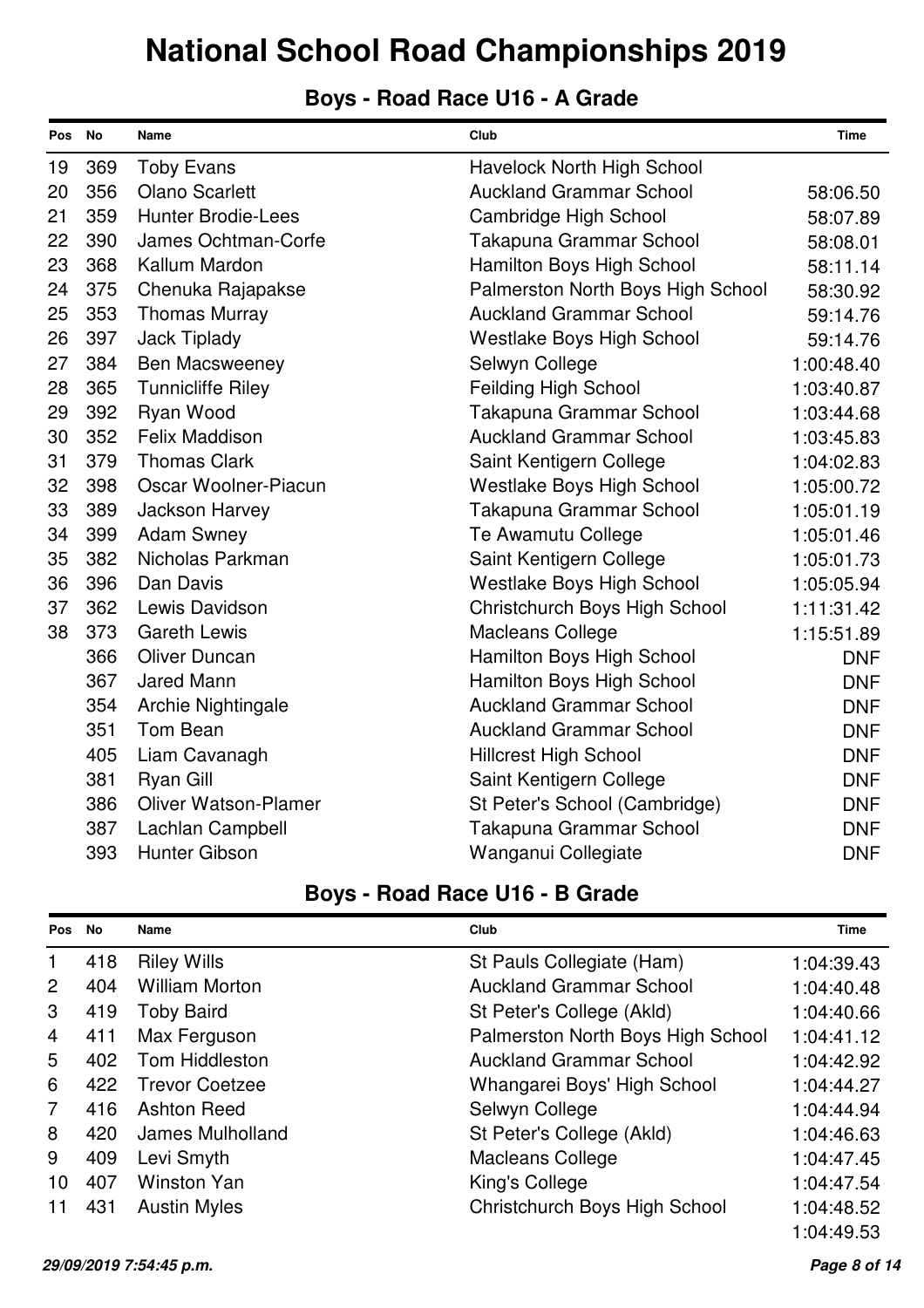### **Boys - Road Race U16 - B Grade**

| <b>Pos</b>      | <b>No</b> | Name                        | Club                              | Time       |
|-----------------|-----------|-----------------------------|-----------------------------------|------------|
| 12 <sup>1</sup> | 430       | Braden Jones                | Selwyn College                    |            |
| 13              | 403       | Max Lamont                  | <b>Auckland Grammar School</b>    | 1:04:49.81 |
| 14              | 414       | William Ashman              | Selwyn College                    | 1:06:57.72 |
| 15              | 401       | <b>Jack Becker</b>          | <b>Auckland Grammar School</b>    | 1:06:58.95 |
| 16              | 417       | <b>Isaac Reay</b>           | St Pauls Collegiate (Ham)         | 1:10:08.46 |
| 17              | 406       | Jackson Donnelly            | King's College                    | 1:10:44.78 |
| 18              | 423       | <b>Charlie King</b>         | <b>Auckland Grammar School</b>    | 1:12:24.04 |
| 19              | 415       | Jesse Coleman               | Selwyn College                    | 1:12:34.84 |
| 20              | 426       | <b>Ruben Mccartney</b>      | Waiopehu College                  | 1:12:35.94 |
| 21              | 427       | Ben Ayson                   | Westlake Boys High School         | 1:12:41.35 |
| 22              | 424       | Morgan Lee                  | Palmerston North Boys High School | 1:13:35.36 |
| 23              | 428       | <b>Thomas Leybourne</b>     | Westlake Boys High School         | 1:16:37.90 |
| 24              | 425       | Michael Magness             | St Peter's College (Akld)         | 1:22:16.98 |
|                 | 412       | Adam Wilson                 | Palmerston North Boys High School | <b>DNF</b> |
|                 | 408       | Devon Nilaweera Patabendige | <b>Macleans College</b>           | <b>DNF</b> |
|                 | 410       | <b>Samuel Yuan</b>          | <b>Macleans College</b>           | <b>DNF</b> |

| <b>Pos</b>     | No  | <b>Name</b>               | Club                               | <b>Time</b> |
|----------------|-----|---------------------------|------------------------------------|-------------|
| $\mathbf{1}$   | 178 | Lucy Buckeridge           | Takapuna Grammar School            | 1:03:16.45  |
| $\overline{2}$ | 181 | Mikaela Grant             | Villa Maria College                | 1:03:16.51  |
| 3              | 166 | Queenie Mcelwee           | Epsom Girls Grammar School         | 1:03:16.61  |
| 4              | 153 | Jorja Clouth              | Baradene College of the Sacred Hea | 1:03:16.75  |
| 5              | 161 | <b>Prudence Fowler</b>    | Diocesan School for Girls          | 1:03:16.96  |
| 6              | 172 | Rosie O'brien             | Palmerston North Girls High School | 1:03:17.22  |
| 7              | 155 | Alexandra Galvin          | Baradene College of the Sacred Hea | 1:03:17.38  |
| 8              | 152 | Aimee Blackmore           | Baradene College of the Sacred Hea | 1:03:18.47  |
| 9              | 174 | Emma Hannan               | Saint Kentigern College            | 1:03:18.70  |
| 10             | 175 | Sacha Mcleod              | Saint Kentigern College            | 1:03:19.95  |
| 11             | 165 | <b>Scarlett Buissink</b>  | Epsom Girls Grammar School         | 1:03:21.34  |
| 12             | 173 | Fallon Roy                | Palmerston North Girls High School | 1:03:31.78  |
| 13             | 167 | <b>Lily Stephens</b>      | <b>Havelock North High School</b>  | 1:05:36.21  |
| 14             | 179 | <b>Erin Cutts</b>         | Takapuna Grammar School            | 1:07:15.57  |
| 15             | 164 | Lily Brinsdon             | Epsom Girls Grammar School         | 1:09:08.28  |
| 16             | 151 | <b>Holly Bliss</b>        | Avondale College                   | 1:09:48.13  |
| 17             | 162 | Georgia Hair              | Diocesan School for Girls          | 1:10:38.16  |
| 18             | 182 | <b>Beth Watt</b>          | Villa Maria College                | 1:10:38.39  |
| 19             | 159 | <b>Annabel Preece</b>     | Baradene College of the Sacred Hea | 1:11:42.97  |
| 20             | 163 | <b>Kate Shanley</b>       | Diocesan School for Girls          | 1:11:53.28  |
| 21             | 158 | <b>Christie Mccahill</b>  | Baradene College of the Sacred Hea | 1:12:41.07  |
| 22             | 154 | <b>Mackenzie Courtney</b> | Baradene College of the Sacred Hea | 1:16:47.82  |
| 23             | 170 | Kyra Craine               | Palmerston North Girls High School | 1:16:47.84  |
| 24             | 183 | Caitlyn Appel             | <b>Waikato Diocesan School</b>     | 1:16:48.59  |
|                |     |                           |                                    | 1:16:49.13  |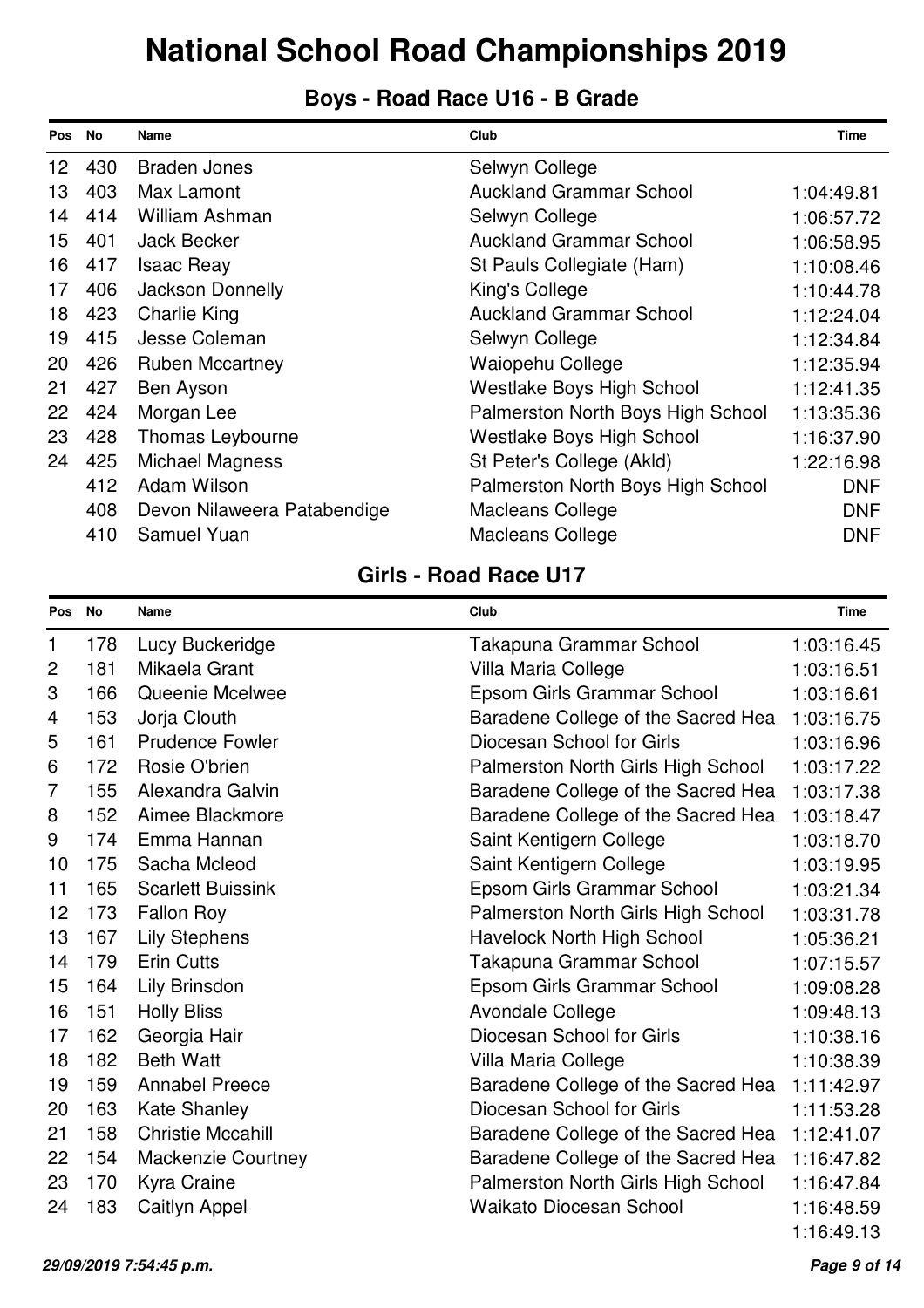#### **Girls - Road Race U17**

| <b>Pos</b> | <b>No</b> | <b>Name</b>          | Club                               | Time       |
|------------|-----------|----------------------|------------------------------------|------------|
| 25         | 160       | Emma Blackwood       | Diocesan School for Girls          |            |
| 26         | 184       | Olivia Gordon        | <b>Waikato Diocesan School</b>     | 1:17:00.58 |
| 27         | 168       | <b>Olly Bartlett</b> | King's College                     | 1:17:03.03 |
| 28         | 169       | <b>Bonnie Huang</b>  | <b>Macleans College</b>            | 1:18:56.88 |
| 29         | 185       | Aimee Whittall       | Cambridge High School              | 1:20:38.21 |
| 30         | 157       | Elise Love           | Baradene College of the Sacred Hea | 1:20:38.29 |
| 31         | 176       | Maddy Lamb           | <b>St Cuthbert's College</b>       | 1:29:01.81 |
| 32         | 177       | Hannah Went          | <b>St Cuthbert's College</b>       | 1:34:20.75 |
|            | 171       | Ashleigh Gunn        | Palmerston North Girls High School | <b>DNF</b> |
|            | 156       | Georgia Holland      | Baradene College of the Sacred Hea | <b>DNF</b> |

| Pos No         |     | Name                   | Club                                    | <b>Time</b> |
|----------------|-----|------------------------|-----------------------------------------|-------------|
| $\mathbf{1}$   | 209 | <b>Jack Carswell</b>   | Cambridge High School                   | 54:56.98    |
| $\overline{c}$ | 215 | Michael Audeau         | <b>Christ's College</b>                 | 56:57.66    |
| 3              | 243 | Jacob Spring           | St Peter's School (Cambridge)           | 56:58.17    |
| 4              | 205 | <b>Thomas Mullins</b>  | <b>Auckland Grammar School</b>          | 56:58.18    |
| 5              | 253 | Alex Brakenbury        | St Peter's School (Cambridge)           | 56:58.28    |
| 6              | 206 | Jacob Rackham          | <b>Auckland Grammar School</b>          | 56:58.48    |
| 7              | 214 | Michiel Van Heyningen  | Christchurch Boys High School           | 56:59.33    |
| 8              | 232 | <b>Ben Orr</b>         | Palmerston North Boys High School       | 56:59.42    |
| 9              | 239 | <b>Finian Ash</b>      | St John's College (Hastings)            | 56:59.51    |
| 10             | 229 | Ben Irvine             | Palmerston North Boys High School       | 56:59.60    |
| 11             | 237 | <b>Dossor Freddie</b>  | <b>Scots College</b>                    | 56:59.66    |
| 12             | 217 | <b>Samuel Fraser</b>   | Hamilton Boys High School               | 56:59.68    |
| 13             | 247 | <b>Ollie Smith</b>     | Timaru Boys' High School                | 56:59.91    |
| 14             | 249 | Marcus Bycroft         | Westlake Boys High School               | 57:00.14    |
| 15             | 207 | <b>Tom Waters</b>      | <b>Auckland Grammar School</b>          | 57:00.33    |
| 16             | 211 | <b>Jonty Harris</b>    | Christchurch Boys High School           | 57:02.83    |
| 17             | 227 | <b>Adam Francis</b>    | Palmerston North Boys High School       | 57:05.92    |
| 18             | 257 | <b>Ben Raven</b>       | Taupo Nui-a-tia College                 | 57:06.16    |
| 19             | 202 | <b>Cody Boness</b>     | <b>Auckland Grammar School</b>          | 57:07.39    |
| 20             | 245 | <b>Robert Wilson</b>   | Takapuna Grammar School                 | 57:08.17    |
| 21             | 244 | <b>Matt Mcclune</b>    | Takapuna Grammar School                 | 57:20.60    |
| 22             | 216 | <b>Flynn Barrett</b>   | <b>Francis Douglas Memorial College</b> | 58:07.41    |
| 23             | 236 | <b>Ben Connell</b>     | Saint Kentigern College                 | 58:10.34    |
| 24             | 246 | <b>Thomas Allan</b>    | Timaru Boys' High School                | 58:13.63    |
| 25             | 223 | <b>Bailey Moran</b>    | <b>Macleans College</b>                 | 58:40.41    |
| 26             | 256 | Ivan Abele             | Taupo Nui-a-tia College                 | 58:43.51    |
| 27             | 255 | Jaden Kaempfe          | St Peter's School (Cambridge)           | 58:53.18    |
| 28             | 219 | <b>Nate Gilbertson</b> | King's College                          | 58:55.16    |
| 29             | 230 | <b>Nathaniel Leask</b> | Palmerston North Boys High School       | 58:55.44    |
| 30             | 204 | <b>Marcus Findlow</b>  | <b>Auckland Grammar School</b>          | 1:00:26.91  |
|                |     |                        |                                         | 1:00:28.67  |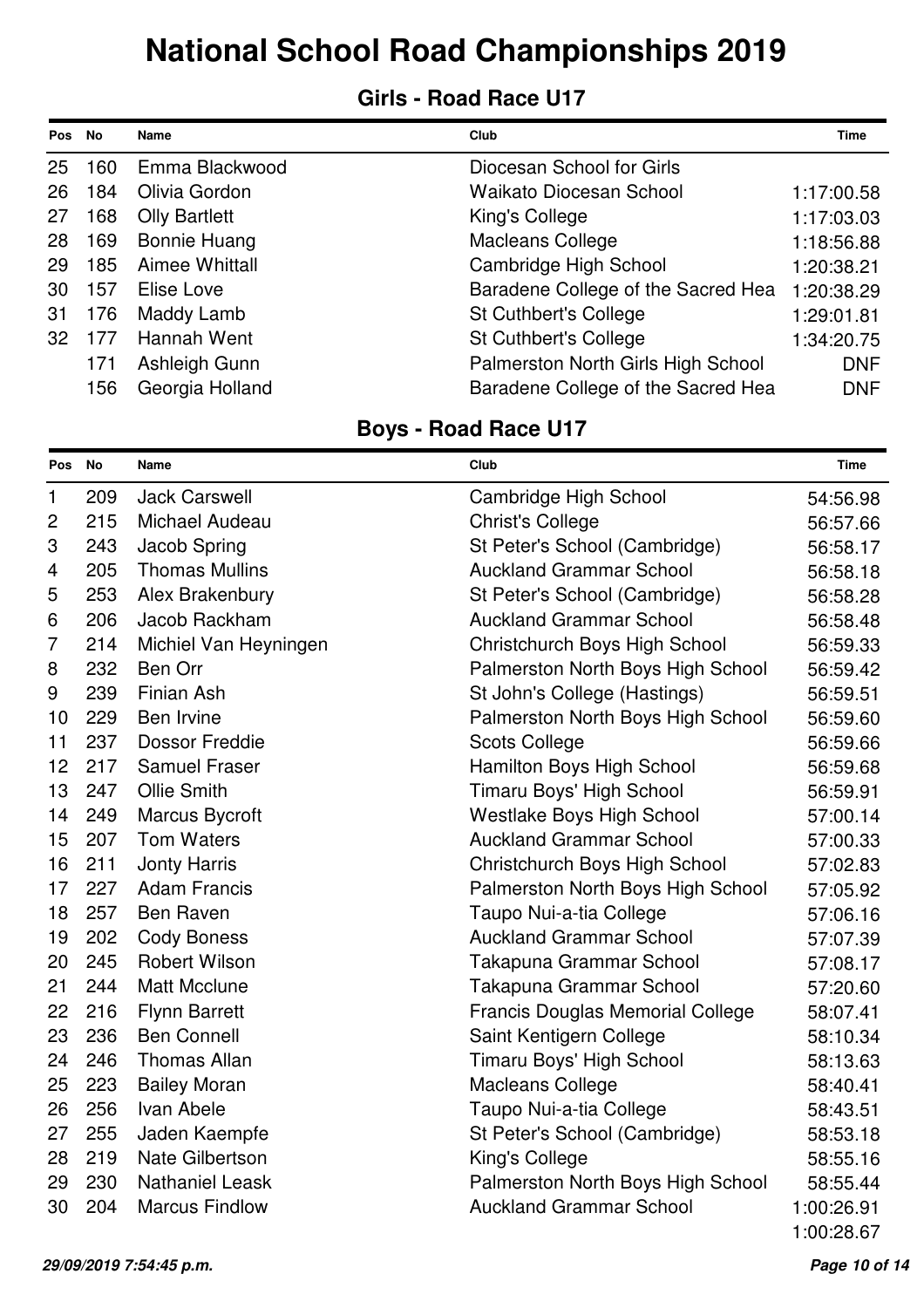### **Boys - Road Race U17**

| Pos No |     | Name                          | Club                              | <b>Time</b> |
|--------|-----|-------------------------------|-----------------------------------|-------------|
| 31     | 231 | Fergus Lloyd                  | Palmerston North Boys High School |             |
| 32     | 203 | <b>Cody Dalton</b>            | <b>Auckland Grammar School</b>    | 1:00:31.93  |
| 33     | 258 | Hayden Sisson                 | <b>Whakatane High School</b>      | 1:00:32.86  |
| 34     | 226 | <b>Ewan Cousins</b>           | Palmerston North Boys High School | 1:00:47.19  |
| 35     | 254 | Hamish Coltman                | St Peter's School (Cambridge)     | 1:00:47.19  |
| 36     | 210 | <b>Andrew Davidson</b>        | Christchurch Boys High School     | 1:02:02.92  |
| 37     | 259 | <b>Matthew Mascarenhas</b>    | <b>Westlake Boys High School</b>  | 1:02:30.78  |
| 38     | 242 | <b>Thomas Mcadams</b>         | St Pauls Collegiate (Ham)         | 1:02:32.86  |
| 39     | 234 | Ryan Mcguire                  | Sacred Heart College (Akld)       | 1:02:33.68  |
| 40     | 235 | <b>Matthew Mitchell</b>       | Sacred Heart College (Akld)       | 1:02:38.69  |
| 41     | 224 | <b>Connor Newington</b>       | <b>Macleans College</b>           | 1:02:43.18  |
| 42     | 248 | Logan Hoskin                  | Wanganui Collegiate               | 1:02:52.17  |
| 43     | 240 | Joshua Turnbull               | "St Patrick's College, Town"      | 1:03:20.00  |
| 44     | 222 | <b>Matthew Moore</b>          | <b>Macleans College</b>           | 1:04:36.66  |
| 45     | 213 | <b>Zach Rivett</b>            | Christchurch Boys High School     | 1:06:57.16  |
| 46     | 233 | <b>Ethan Hughes</b>           | Sacred Heart College (Akld)       | 1:06:57.16  |
| 47     | 260 | <b>Lachlan Stace</b>          | Westlake Boys High School         | 1:06:57.18  |
| 48     | 218 | <b>Ethan Herbert</b>          | Hamilton Boys High School         | 1:06:57.21  |
| 49     | 238 | <b>Benjamin Cheatley</b>      | Selwyn College                    | 1:06:57.21  |
| 50     | 212 | Sam Mcguffie                  | Christchurch Boys High School     | 1:06:57.93  |
| 51     | 228 | James Gardner                 | Palmerston North Boys High School | 1:07:12.94  |
| 52     | 225 | <b>Dylan Cumming</b>          | New Plymouth Boys' High School    | 1:07:44.85  |
| 53     | 221 | <b>Anthony Garcia-Scholtz</b> | <b>Macleans College</b>           | 1:10:08.68  |
| 54     | 252 | Lachlan Wong                  | Saint Kentigern College           | 1:17:35.95  |
|        | 250 | <b>Austin Patterson</b>       | Westlake Boys High School         | <b>DNF</b>  |
|        | 220 | <b>Edward Chen</b>            | <b>Macleans College</b>           | <b>DNF</b>  |
|        | 208 | Carlo Worrall                 | <b>Auckland Grammar School</b>    | <b>DNF</b>  |

| Pos             | <b>No</b>       | Name                    | Club                               | <b>Time</b> |
|-----------------|-----------------|-------------------------|------------------------------------|-------------|
|                 | 12 <sub>2</sub> | Maddi Douglas           | Cambridge High School              | 1:34:57.73  |
| 2               | 5               | Lara Hopkinson          | Baradene College of the Sacred Hea | 1:34:58.15  |
| 3               | 47              | Jorja Swain             | Whangarei Girls' High School       | 1:34:58.23  |
| 4               | 19              | Lucy Thomson            | Epsom Girls Grammar School         | 1:34:58.56  |
| 5               | $\overline{2}$  | <b>Grace Cummins</b>    | Baradene College of the Sacred Hea | 1:34:58.73  |
| 6               | 4               | Erica Hipkins           | Baradene College of the Sacred Hea | 1:34:58.98  |
| $\overline{7}$  | 1               | Natalya Carter          | Baradene College of the Sacred Hea | 1:35:00.07  |
| 8               | 16              | Poppy Buissink          | Epsom Girls Grammar School         | 1:35:00.99  |
| 9               | 46              | <b>Holly Mills</b>      | <b>Waikato Diocesan School</b>     | 1:35:58.21  |
| 10              | 42              | Elizabeth Chan          | <b>Waikato Diocesan School</b>     | 1:40:57.86  |
| 11              | 17              | Sarah Harvison          | Epsom Girls Grammar School         | 1:40:59.25  |
| 12 <sup>2</sup> | 30              | Sophie Wilkinson        | Saint Kentigern College            | 1:41:10.91  |
| 13              | 40              | <b>Charlotte Worley</b> | Villa Maria College                | 1:41:35.36  |
|                 |                 |                         |                                    | 1:41:48.57  |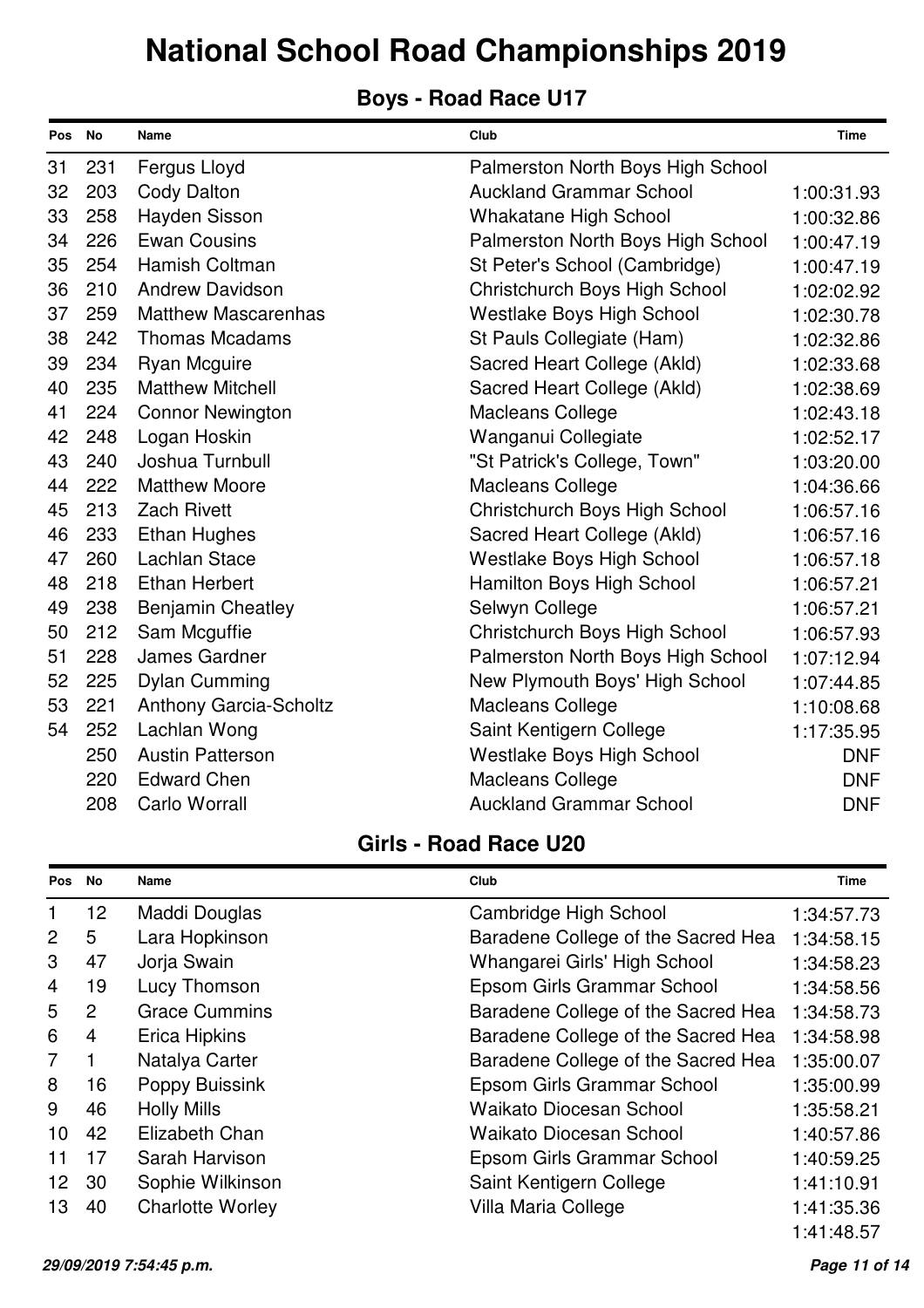#### **Girls - Road Race U20**

| Pos No |                | Name                   | Club                               | <b>Time</b> |
|--------|----------------|------------------------|------------------------------------|-------------|
| 14     | 39             | Lydia O'callaghan      | Villa Maria College                |             |
| 15     | 36             | <b>Charlotte Ball</b>  | Villa Maria College                | 1:44:38.39  |
| 16     | 43             | <b>Lucy Farrell</b>    | <b>Waikato Diocesan School</b>     | 1:46:34.77  |
| 17     | 44             | Charli Herbert         | <b>Waikato Diocesan School</b>     | 1:46:35.78  |
| 18     | 26             | <b>Bridget Olphert</b> | Queen Margaret College             | 1:46:36.23  |
| 19     | 33             | Ella Couch             | St Mary's College (Akld)           | 1:47:22.36  |
| 20     | 8              | <b>Ireland Miln</b>    | Baradene College of the Sacred Hea | 1:47:23.31  |
| 21     | 10             | Emelia Wilkinson       | Baradene College of the Sacred Hea | 1:47:25.75  |
| 22     | 45             | Emma Mckay             | <b>Waikato Diocesan School</b>     | 1:48:04.09  |
| 23     | 35             | Zoe Martin             | Takapuna Grammar School            | 1:49:22.27  |
| 24     | 11             | Mya Anderson           | Cambridge High School              | 1:49:37.50  |
| 25     | 41             | Jessica Butterworth    | <b>Waikato Diocesan School</b>     | 1:50:03.63  |
| 26     | 29             | Annabelle Waterworth   | Saint Kentigern College            | 1:50:04.26  |
| 27     | 34             | <b>Charlie Arnold</b>  | Takapuna Grammar School            | 1:50:05.29  |
| 28     | 15             | <b>Annabel Brown</b>   | Epsom Girls Grammar School         | 1:50:05.56  |
| 29     | 32             | <b>Lancely Yung</b>    | <b>St Cuthbert's College</b>       | 1:50:07.71  |
| 30     | $\overline{7}$ | Ella Mckee             | Baradene College of the Sacred Hea | 1:50:30.52  |
| 31     | 23             | Sophie Ellis           | Palmerston North Girls High School | 1:53:21.48  |
| 32     | 31             | Jaime Wilkinson        | Saint Kentigern College            | 1:54:30.64  |
| 33     | 37             | Jessalie Green         | Villa Maria College                | 1:55:15.03  |
| 34     | 3              | <b>Greer Haddock</b>   | Baradene College of the Sacred Hea | 2:03:39.67  |
| 35     | 6              | Olivia Hyland          | Baradene College of the Sacred Hea | 2:03:40.05  |
| 36     | 28             | Niamh Bilsborough      | Saint Kentigern College            | 2:03:54.98  |
| 37     | 14             | <b>Emily Bashford</b>  | Diocesan School for Girls          | 2:10:55.00  |
| 38     | 48             | Zoe Croton             | Cambridge High School              | 2:10:55.10  |
| 39     | 18             | Eva Ruddenklau         | Epsom Girls Grammar School         | 2:10:55.20  |
| 40     | 22             | <b>Sarah Griffiths</b> | King's College                     | 2:10:55.40  |
|        | 27             | <b>Ellie Parry</b>     | Rangiora High School               | <b>DNF</b>  |
|        | 38             | <b>Brooke Harrison</b> | Villa Maria College                | <b>DNF</b>  |
|        | 24             | Danielle Rayner        | Palmerston North Girls High School | <b>DNF</b>  |
|        | 25             | Marcayla Winterburn    | Palmerston North Girls High School | <b>DNF</b>  |
|        | 21             | Aimee Shaw             | Karamu High School                 | <b>DNF</b>  |
|        | 9              | <b>Grace Stowers</b>   | Baradene College of the Sacred Hea | <b>DNF</b>  |

| Pos            | No  | Name                   | Club                           | Time       |
|----------------|-----|------------------------|--------------------------------|------------|
|                | 62  | Laurence Pithie        | Christchurch Boys High School  | 1:19:49.56 |
| 2              | 115 | <b>Xander White</b>    | <b>Cambridge High School</b>   | 1:19:49.81 |
| 3              | 70  | Kiaan Watts            | Hamilton Boys High School      | 1:19:50.02 |
| $\overline{4}$ | 54  | Christophe Kerby       | <b>Auckland Grammar School</b> | 1:19:50.43 |
| 5              | 64  | <b>Griffyn Spencer</b> | Christchurch Boys High School  | 1:19:51.21 |
| 6              | 58  | <b>Jack Edwards</b>    | <b>Cambridge High School</b>   | 1:19:55.69 |
| 7              | 65  | <b>Guy Yarrell</b>     | Christchurch Boys High School  | 1:20:23.44 |
|                |     |                        |                                | 1:20:23.72 |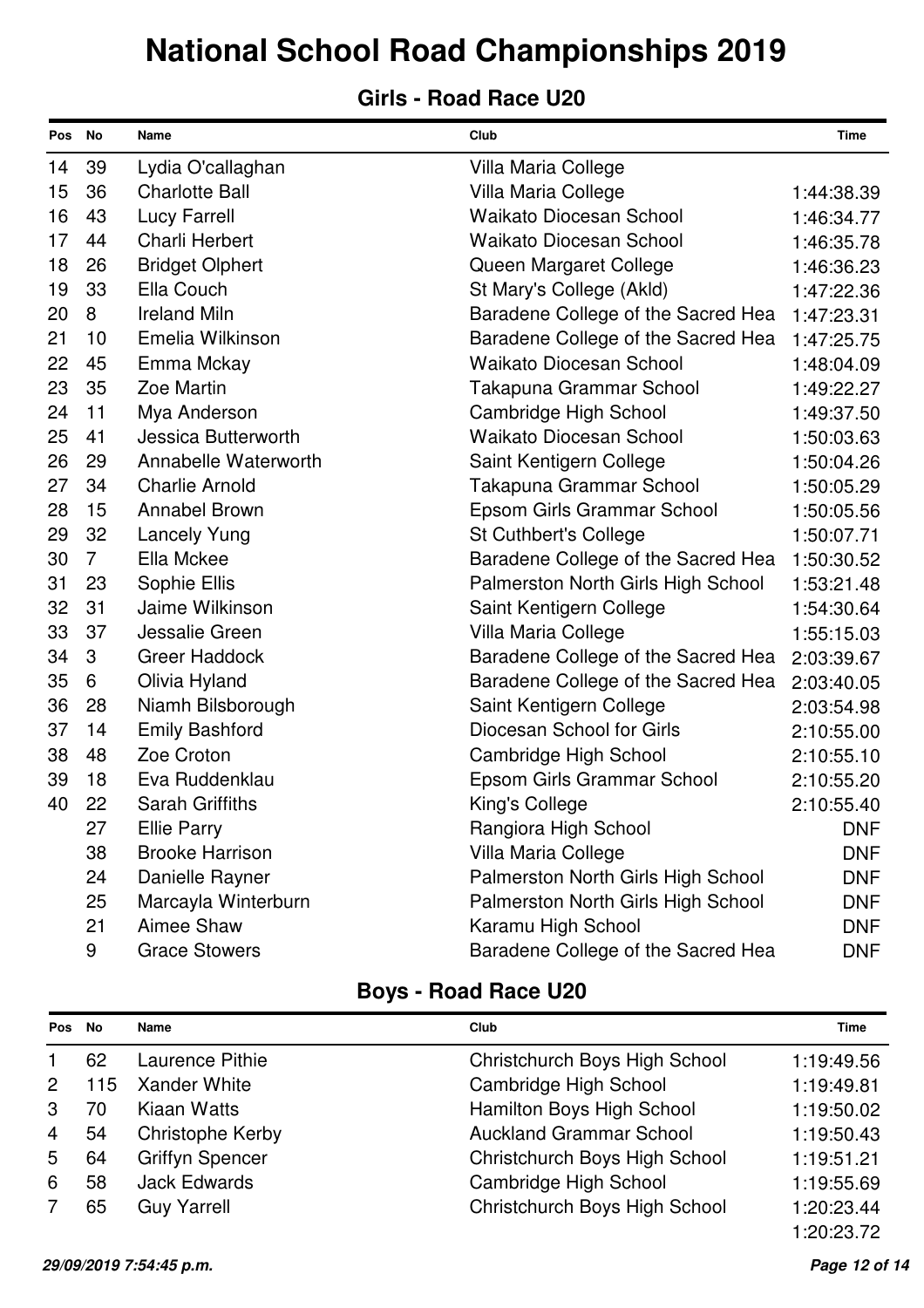| Pos No |     | Name                           | Club                                    | <b>Time</b> |
|--------|-----|--------------------------------|-----------------------------------------|-------------|
| 8      | 82  | <b>Ethan Craine</b>            | Palmerston North Boys High School       |             |
| 9      | 94  | Jacob Hannan                   | Saint Kentigern College                 | 1:20:24.20  |
| 10     | 106 | Kyle Hoskin                    | Wanganui Collegiate                     | 1:20:24.70  |
| 11     | 71  | <b>Hunter Deavoll</b>          | King's College                          | 1:20:25.70  |
| 12     | 83  | Jamie Dennis                   | Palmerston North Boys High School       | 1:20:26.43  |
| 13     | 104 | Sam Ritchie                    | Timaru Boys' High School                | 1:20:26.95  |
| 14     | 88  | Max Taylor                     | Palmerston North Boys High School       | 1:20:28.45  |
| 15     | 51  | Barnaby Clegg-Shaw             | <b>Auckland Grammar School</b>          | 1:20:28.70  |
| 16     | 119 | <b>Camden Feint</b>            | Kapiti College                          | 1:20:30.71  |
| 17     | 63  | <b>Josh Rivett</b>             | Christchurch Boys High School           | 1:21:48.27  |
| 18     | 112 | <b>Matthew Sugden</b>          | <b>Westlake Boys High School</b>        | 1:22:10.61  |
| 19     | 86  | <b>Michael Richmond</b>        | Palmerston North Boys High School       | 1:23:10.09  |
| 20     | 77  | <b>Callum Nisbet</b>           | Matamata College                        | 1:23:20.02  |
| 21     | 100 | <b>Reuben Webster</b>          | St Peter's School (Cambridge)           | 1:23:20.07  |
| 22     | 93  | Jensen Foster                  | Saint Kentigern College                 | 1:23:20.45  |
| 23     | 85  | <b>Jack Pronk</b>              | Palmerston North Boys High School       | 1:23:20.63  |
| 24     | 99  | <b>Pearse Gatley</b>           | St Peter's School (Cambridge)           | 1:23:49.35  |
| 25     | 90  | <b>Andrew Matthews</b>         | Sacred Heart College (Akld)             | 1:23:49.46  |
| 26     | 108 | Sam Buckley                    | <b>Westlake Boys High School</b>        | 1:24:01.79  |
| 27     | 61  | Jaydn Harris                   | Christchurch Boys High School           | 1:24:02.32  |
| 28     | 105 | Benjamin Ward                  | Timaru Boys' High School                | 1:24:02.71  |
| 29     | 59  | <b>Tait Somervell</b>          | Cambridge High School                   | 1:28:19.85  |
| 30     | 92  | <b>Zachary Cantell-Roberts</b> | Saint Kentigern College                 | 1:28:56.15  |
| 31     | 52  | Lachlan Dickson                | <b>Auckland Grammar School</b>          | 1:28:56.21  |
| 32     | 53  | <b>Oliver Grave</b>            | <b>Auckland Grammar School</b>          | 1:28:56.39  |
| 33     | 57  | Jordan Ryan-Kidd               | <b>Auckland Grammar School</b>          | 1:29:33.49  |
| 34     | 66  | Henri Lehrke                   | <b>Francis Douglas Memorial College</b> | 1:31:37.22  |
| 35     | 111 | <b>Kalib Patterson</b>         | <b>Westlake Boys High School</b>        | 1:31:37.68  |
| 36     | 78  | Perry Willimott                | <b>Northcote College</b>                | 1:31:38.05  |
| 37     | 74  | Eric Gu                        | <b>Macleans College</b>                 | 1:31:42.23  |
| 38     | 55  | <b>Albert Moody</b>            | <b>Auckland Grammar School</b>          | 1:31:42.24  |
| 39     | 103 | Hayden Jefferson               | Timaru Boys' High School                | 1:31:42.25  |
| 40     | 109 | <b>Sam Dawkins</b>             | <b>Westlake Boys High School</b>        | 1:31:42.28  |
| 41     | 84  | Aiden Jones                    | Palmerston North Boys High School       | 1:32:10.73  |
| 42     | 56  | <b>Simon Roberts</b>           | <b>Auckland Grammar School</b>          | 1:32:10.80  |
| 43     | 81  | <b>Matthew Cooper</b>          | Palmerston North Boys High School       | 1:32:10.97  |
| 44     | 79  | <b>Stanley Riddle</b>          | <b>Onslow College</b>                   | 1:32:16.22  |
| 45     | 60  | <b>Blair Barnes-Page</b>       | Christchurch Boys High School           | 1:36:01.48  |
| 46     | 97  | Henry Tompkin                  | <b>Scots College</b>                    | 1:37:15.65  |
| 47     | 114 | Shaun Woods                    | Westlake Boys High School               | 1:40:25.25  |
| 48     | 110 | Alex Jarrold                   | <b>Westlake Boys High School</b>        | 1:40:25.26  |
| 49     | 113 | Joshua Wang                    | <b>Westlake Boys High School</b>        | 1:40:25.39  |
| 50     | 101 | David Carr                     | Takapuna Grammar School                 | 1:49:34.11  |
|        | 102 | Henry Simpson                  | Takapuna Grammar School                 | <b>DNF</b>  |